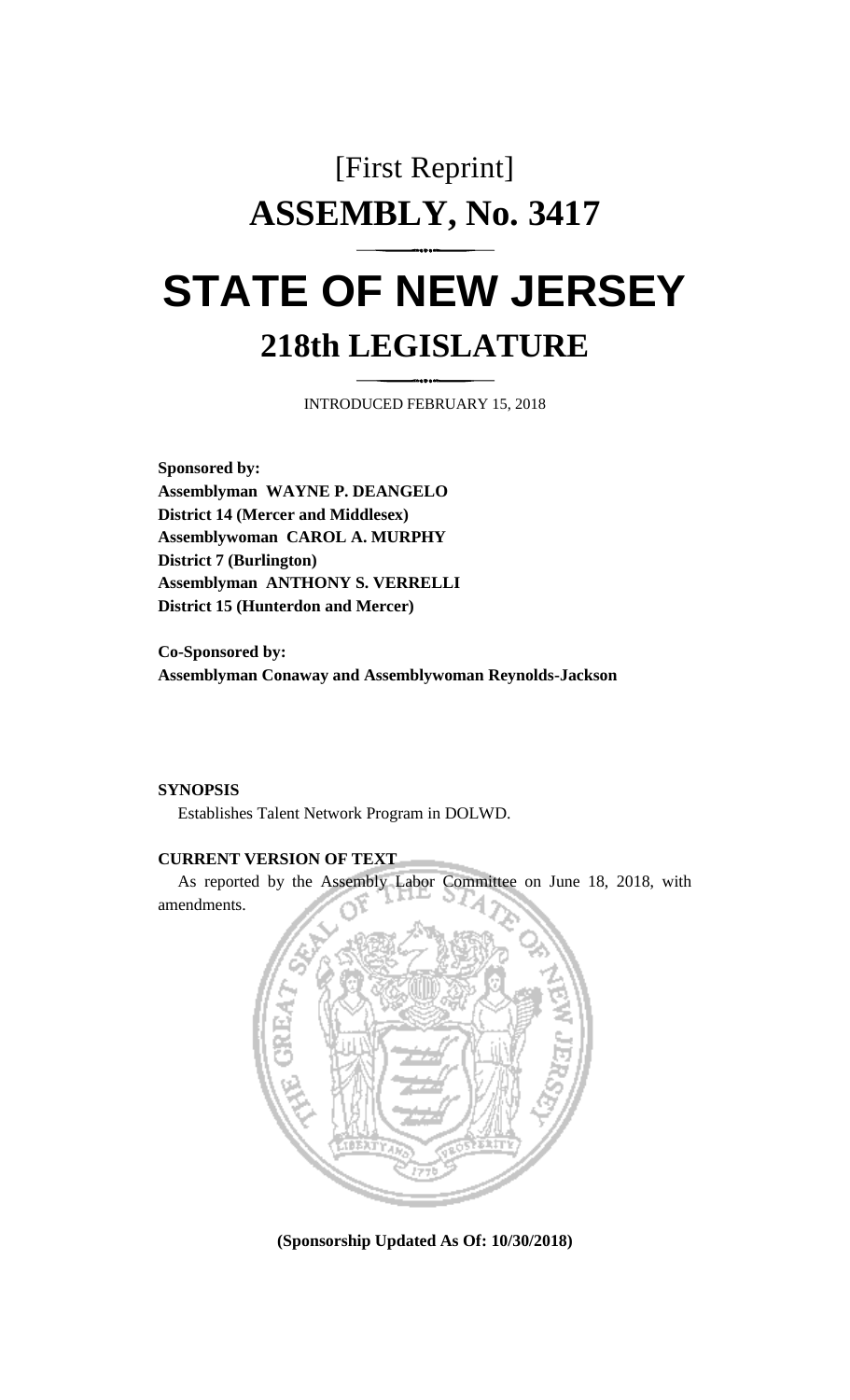**AN ACT** establishing the Talent Network Program in the Department of Labor and Workforce Development and supplementing and amending P.L.1992, c.43 (C.34:15D-1 et seq.).

 **BE IT ENACTED** *by the Senate and General Assembly of the State of New Jersey:*

1. (New section) The Legislature finds and declares that:

 a. To maintain a competitive edge in the 21st century, New Jersey must develop a highly productive workforce that has the knowledge, skills, and abilities needed by employers in the State's key industries;

 b. Workforce development and education programs that are directly aligned with the needs of employers will ensure that more New Jersey residents have pathways to economic opportunity and successful careers, and that employers receive the talent required to drive the growth of their businesses;

 c. To cultivate such employer-driven partnerships, the Department of Labor and Workforce Development has supported the development of talent networks since 2011;

22 d. The department currently funds <sup>1</sup>[seven]  $\frac{\text{nine}^1}{\text{a}}$  talent networks of employers, educational institutions, and workforce development organizations in industries including advanced 25 manufacturing; <sup>1</sup>construction & utilities;<sup>1</sup> financial services; <sup>1</sup>food 26 industry;<sup>1</sup> health care; life sciences; technology; transportation, logistics, and distribution; and retail, hospitality, and tourism; and

 e. The establishment of a Talent Network Program will create a permanent plan within the department to strengthen and enhance these and future partnerships in meeting the workforce needs of the State.

 2. (New section) a. There is established in the Department of Labor and Workforce Development the Talent Network Program. The purpose of this program is to develop centralized sources of intelligence about the workforce needs of the State's key industries by building employer-driven partnerships between employers, educational institutions, and other organizations concerned with workforce development.

 b. To fulfill the goal of the Talent Network Program, the department shall annually award a minimum of \$2.0 million in grant funds to nonprofit organizations, industry associations and post- secondary educational institutions, who demonstrate knowledge and expertise in one of the State's key industries. The department may

**Matter underlined thus is new matter.**

**Matter enclosed in superscript numerals has been adopted as follows: Assembly ALA committee amendments adopted June 18, 2018.**

**EXPLANATION – Matter enclosed in bold-faced brackets [thus] in the above bill is not enacted and is intended to be omitted in the law.**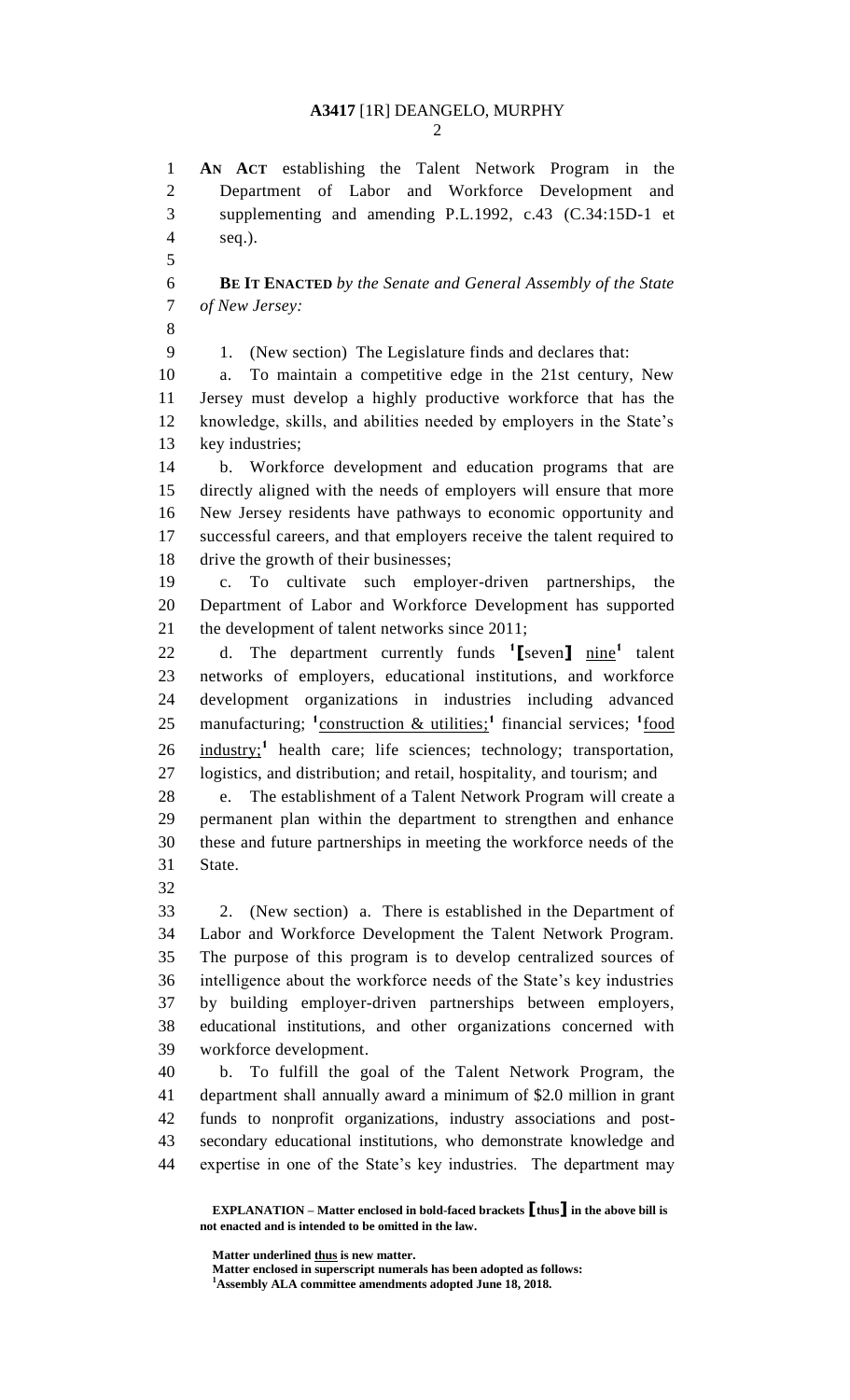2 prior to the enactment of P.L., c. (C. ) (pending before the Legislature as this bill). c. Each nonprofit organization, industry association and post- secondary educational institution awarded grant funds through the Talent Network Program pursuant to subsection b. of this section shall: (1) engage and convene employers located throughout the State to identify common skill gaps and workforce needs within the targeted industry; (2) engage and convene key education and workforce providers located throughout the State to identify the capacity of local partners to meet industry workforce needs; (3) form partnerships that are employer-driven and that include at least three key education and workforce providers; (4) create a strategy for building and sustaining such partnerships through commitments from employers, workforce organizations, educational institutions, training providers, community and faith-based organizations, and other key stakeholders; (5) facilitate the development of a workforce plan to respond to identified workforce needs and opportunities; (6) host an annual industry summit to gather intelligence and inform key workforce stakeholders of essential employer needs; (7) contribute to the department's development of an industry- valued credential and degree list and career awareness materials; (8) maintain a website and a presence on social media to disseminate industry intelligence and labor market information to job seekers, students, employers, and education and workforce stakeholders; (9) report annually to the department and the Legislature the status of the industry's workforce needs; and (10) perform any other duties as required by the Commissioner of Labor and Workforce Development. d. Notwithstanding any law to the contrary, the Talent Network Program shall be funded through federal job training funds, as defined in section 4 of P.L.1989, c.293 (C.34:15C-1). The department is authorized to use any additional funds necessary to fulfill the provisions of this section, as determined by the commissioner, from the Workforce Development Partnership Fund moneys reserved for the Talent Network Program pursuant to section 9 of P.L.1992, c.43

- (C.34:15D-9).
- 

 3. Section 9 of P.L.1992, c.43 (C.34:15D-9) is amended to read as follows:

 9. a. A restricted, nonlapsing, revolving Workforce Development Partnership Fund, to be managed and invested by the State Treasurer, is hereby established to: provide employment and

continue grant agreements with talent networks which were awarded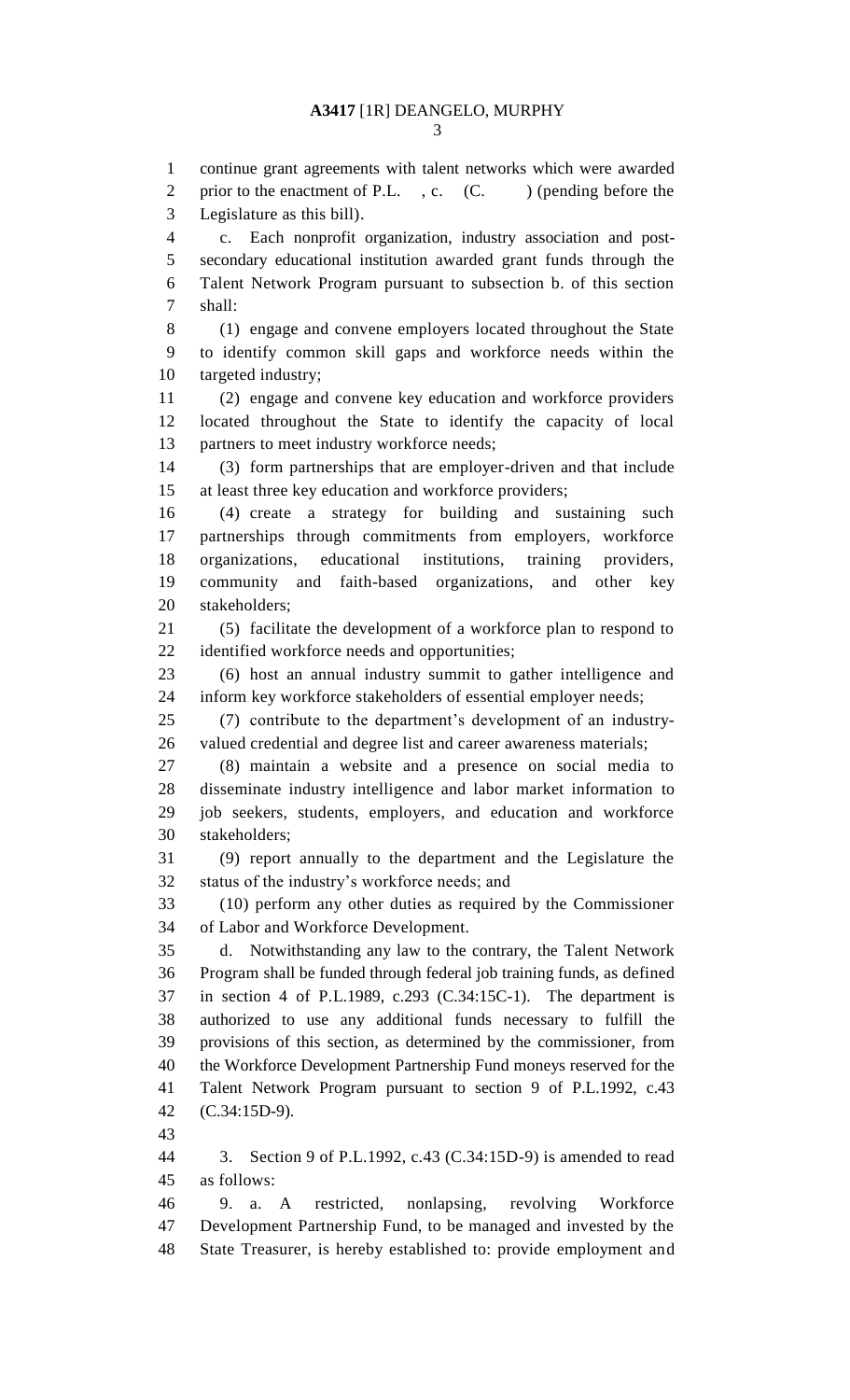training services to qualified displaced, disadvantaged and employed workers by means of training grants or customized training services; provide for the other costs indicated in subsection a. of section 4 of P.L.1992, c.43 (C.34:15D-4); provide for the New Jersey Innovation and Research Fellowship Program as provided for in section 3 of P.L.2015, c.235 (C.34:15D-26); provide for the 7 Talent Network Program as provided for in section 2 of P.L., c. (C. ) (pending before the Legislature as this bill); and facilitate the provision of education and training to youth by means of grants provided by the Youth Transitions to Work Partnership pursuant to the provisions of P.L.1993, c.268 (C.34:15E-1 et al.). All appropriations to the fund, all interest accumulated on balances in the fund and all cash received for the fund from any other source shall be used solely for the purposes specifically delineated by this act. b. During any fiscal year beginning after June 30, 2001, of the total revenues dedicated to the program during any one fiscal year: 25% shall be deposited in an account of the Workforce Development Partnership Fund reserved to provide employment and training services for qualified displaced workers; 6% shall be deposited in an account of the Workforce Development Partnership Fund reserved to provide employment and training services for qualified disadvantaged workers; **[**42%**]** 37% shall be deposited in an account of the Workforce Development Partnership Fund reserved for and appropriated to the Office of Customized Training; 5% shall be deposited in an account of the Workforce Development Partnership Fund reserved for and appropriated to the Talent 28 Network Program established pursuant to section 2 of P.L., 29 c.  $(C.$  ) (pending before the Legislature as this bill); 3% shall be deposited in an account of the Workforce Development Partnership Fund reserved for occupational safety and health training; 5% shall be deposited in an account of the Workforce Development Partnership Fund reserved for the Youth Transitions to Work Partnership created pursuant to P.L.1993, c.268 (C.34:15E- 1 et seq.); 3% shall be deposited in an account of the Workforce Development Partnership Fund reserved for the New Jersey Innovation and Research Fellowship Program established pursuant to section 3 of P.L.2015, c.235 (C.34:15D-26); 10% shall be deposited in an account of the Workforce Development Partnership Fund reserved for administrative costs as defined in section 3 of P.L.1992, c.43 (C.34:15D-3); 0.5% shall be deposited in an account of the Workforce Development Partnership Fund reserved for the State Employment and Training Commission to design criteria and conduct an annual evaluation of the program; and 5.5% shall be deposited in an account of the Workforce Development Partnership Fund to be used, at the discretion of the commissioner, for any of the purposes indicated in subsection a. of section 4 of P.L.1992, c.43 (C.34:15D-4).